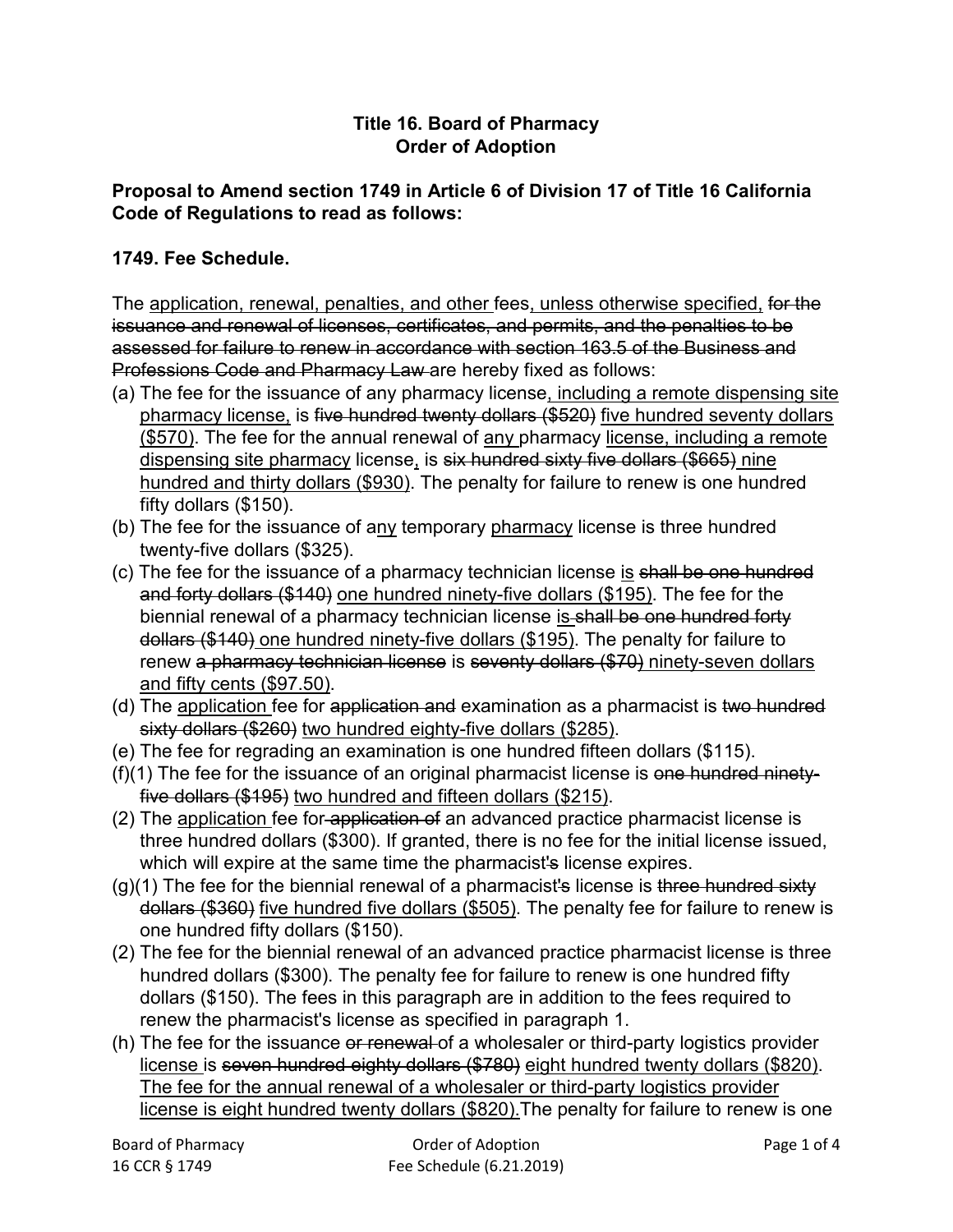hundred fifty dollars (\$150). The fee for a temporary wholesaler or third-party logistics provider license is seven hundred fifteen dollars (\$715).

- (i) The fee for the issuance of a hypodermic license is one hundred seventy dollars (\$170) two hundred forty dollars (\$240). The fee for the annual renewal of a hypodermic needle license is two hundred eighty dollars (\$200) (\$280). The penalty for failure to renew is one hundred forty dollars (\$100) (\$140).
- (i) The fee for the issuance of a license as a designated representative license pursuant to Section 4053 of the Business and Professions Code, or a designated representative-3PL license pursuant to Section 4053.1 of the Business and Professions Code, or a designated representative-reverse distributor license pursuant to Section 4053.2 of the Business and Professions Code, is one hundred fifty dollars (\$150) two hundred ten dollars (\$210). The fee for the annual renewal of a license as a designated representative, or designated representative-3PL, or a designated representative-reverse distributor is shall be two hundred and fifteen dollars (\$215) three hundred dollars (\$300). The penalty for failure to renew is one hundred seven dollars and fifty cents (\$107.50) one hundred fifty dollars (\$150).
- (k) The application fee for the application or renewal of a license as a nonresident wholesaler or nonresident third-party logistics provider is seven hundred eighty dollars (\$780) eight hundred twenty dollars (\$820). The fee for the annual renewal of a nonresident wholesaler or nonresident third-party logistics provider is eight hundred twenty dollars (\$820). The penalty for failure to renew is one hundred fifty dollars (\$150). The fee for a nonresident wholesaler or nonresident third-party logistics provider temporary license is seven hundred fifteen dollars (\$715).
- (*l*) The fee for an intern pharmacist license is one hundred sixty-five dollars (\$165) two hundred thirty dollars (\$230). The fee for transfer of intern hours or verification of licensure to another state is thirty dollars (\$30).
- (m) The fee for the reissuance of any permit, license, or certificate, or renewal thereof, which must be reissued because of change in the information, other than name change, is one hundred thirty dollars (\$100) (\$130).
- (n) The fee for the reissuance of any license that has been lost or destroyed or reissued due to a name change is forty-five dollars (\$45).
- (o) The fee for evaluation of continuing education courses for accreditation is forty dollars (\$40) for each hour of accreditation requested.
- (p) The fee for the issuance of a clinic license is five hundred twenty dollars  $(\$520)$  five hundred seventy dollars (\$570). The fee for the annual renewal of a clinic license is three hundred twenty-five dollars (\$325) three hundred sixty dollars (\$360). The penalty for failure to renew is one hundred fifty dollars (\$150).
- (q) The fee for the issuance of a nongovernmental license to compound sterile drug products-preparations or a hospital satellite compounding pharmacy license is one thousand six hundred forty-five dollars (\$1,645) two thousand three hundred five dollars (\$2,305). The fee for the annual renewal of a nongovernmental license to compound sterile drug productspreparations or a hospital satellite compounding pharmacy license is one thousand three hundred twenty-five dollars (\$1,325) one thousand eight hundred fifty-five dollars (\$1,855). The penalty for failure to renew a nongovernmental license to compound sterile drug preparations or a hospital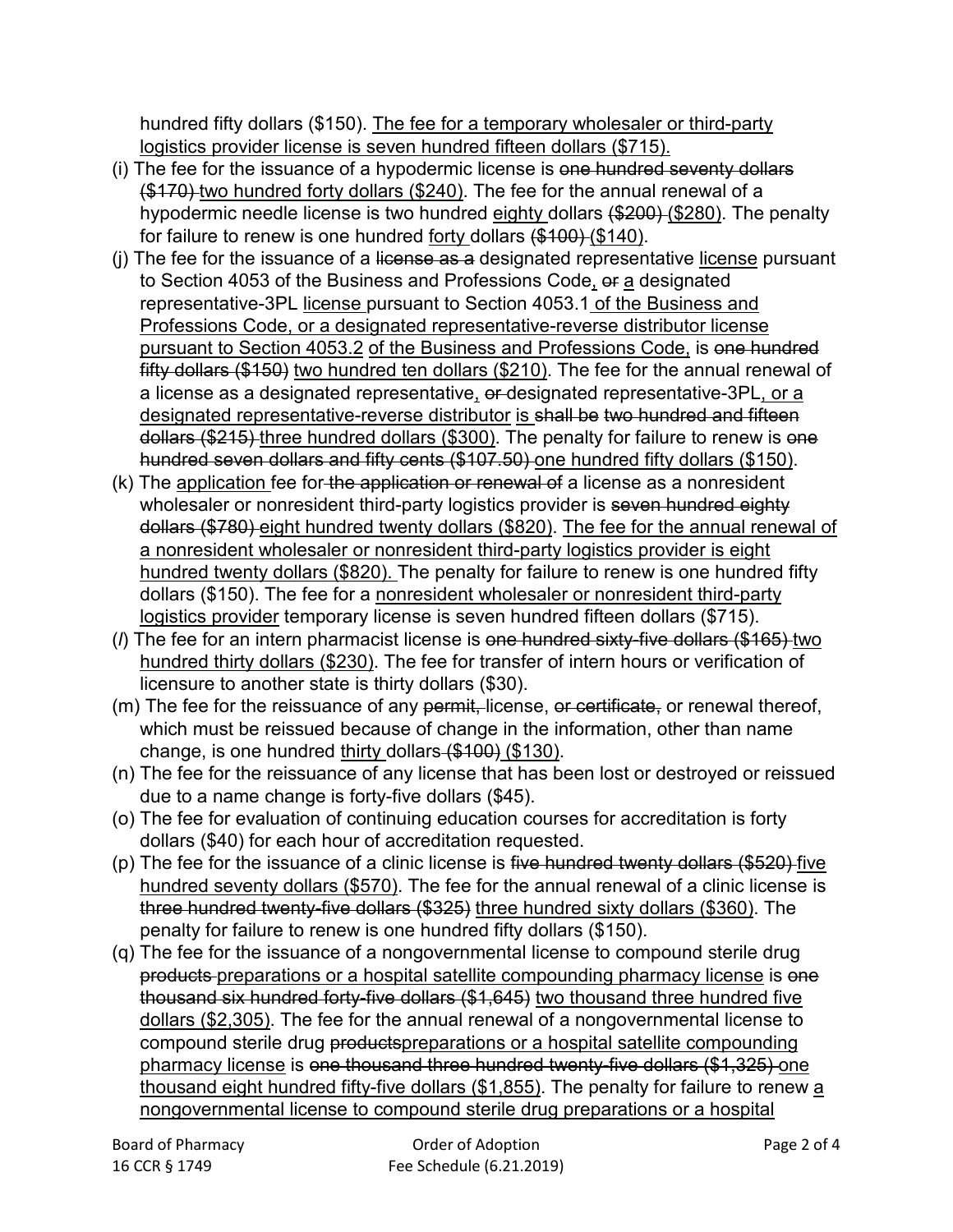satellite compounding pharmacy license is one hundred fifty dollars (\$150). The fee for a nongovernmental temporary license to compound sterile drug preparations or a hospital satellite compounding pharmacy temporary license is five hundred fifty dollars (\$550) seven hundred fifteen dollars (\$715).

- (r) The fee for the issuance of a nonresident sterile compounding pharmacy is two thousand three hundred eighty dollars (\$2,380) three thousand three hundred thirtyfive dollars (\$3,335). The fee for the annual renewal of nonresident sterile compounding pharmacy license is two thousand two hundred seventy dollars (\$2,270) three thousand one hundred eighty dollars (\$3,180). The penalty for failure to renew is one hundred fifty dollars (\$150). The fee for a temporary nonresident sterile compounding pharmacy license is five hundred fifty dollars (\$550) seven hundred fifteen dollars (\$715).
- (s) The fee for the issuance of a license as a designated representative for a veterinary food-animal drug retailer is one hundred fifty dollars (\$150) two hundred ten dollars (\$210). The fee for the annual renewal of a license as a designated representative for a veterinary food-animal drug retailer is two hundred fifteen dollars (\$215) three hundred dollars (\$300). The penalty for failure to renew is one hundred seven dollars and fifty cents (\$107.50) one hundred fifty dollars (\$150).
- (t) The fee for a veterinary food-animal drug retailer license is four hundred and thirtyfive dollars (\$435) six hundred ten dollars (\$610). The application fee for the annual renewal annual renewal fee for a veterinary food-animal drug retailer is three hundred thirty dollars (\$330) four hundred sixty dollars (\$460). The fee for the issuance of a veterinary food-animal drug retailer temporary license is two hundred and fifty dollars (\$250). The penalty for failure to renew is one hundred fifty dollars (\$150).
- (u) The fee for the issuance of a retired pharmacist license shall be forty-five dollars (\$45).
- (v) The fee for the issuance of a centralized hospital packaging pharmacy license is eight hundred twenty dollars (\$820) one thousand one hundred fifty dollars (\$1,150). The fee for the annual renewal fee for of a centralized hospital packaging pharmacy license is eight hundred five dollars (\$805) one thousand one hundred twenty five dollars (\$1,125). The penalty for failure to renew is one hundred fifty dollars (\$150).
- (w) The fee for the issuance of an outsourcing facility license is two thousand two hundred seventy dollars (\$2,270) three thousand one hundred eighty dollars (\$3,180). The annual renewal fee for the annual renewal of an outsourcing facility is one thousand three hundred twenty-five dollars (\$1,325) one thousand eight hundred fifty-five dollars (\$1,855). The penalty for failure to renew is one hundred fifty dollars (\$150). The fee for an temporary outsourcing facility temporary license is seven hundred fifteen dollars (\$715).
- (x) The fee for the issuance of a nonresident outsourcing facility license is two thousand three hundred eighty dollars (\$2,380) three thousand three hundred thirty-five dollars  $($3,335)$ . The fee for the annual renewal fee for of a nonresident outsourcing facility is two thousand two hundred seventy dollars (\$2,270) three thousand one hundred eighty dollars (\$3,180). The penalty for failure to renew is one hundred fifty dollars